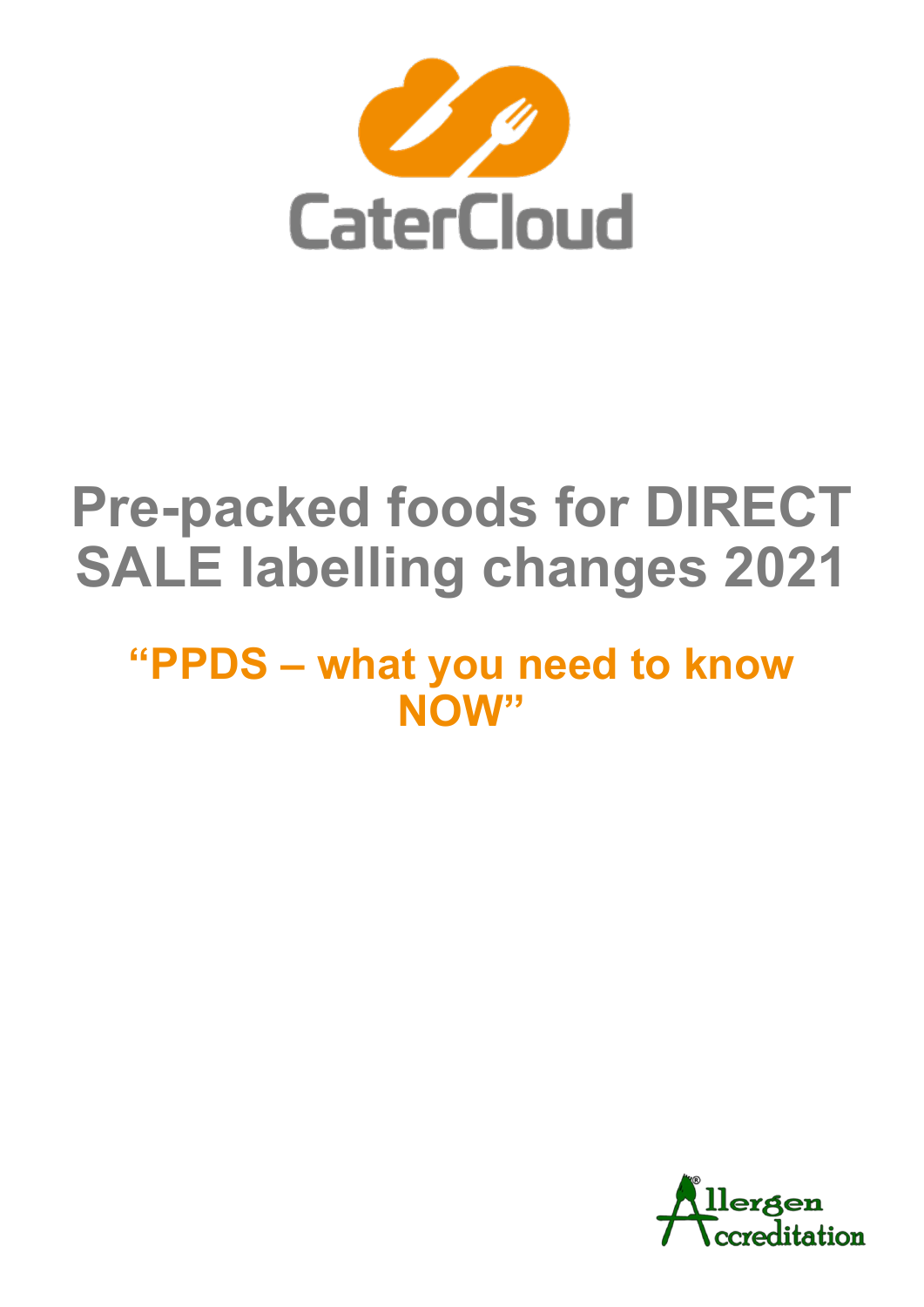

### **Introduction**

In June 2020 new, updated, Technical Guidance from the Food Standards Agency was issued to businesses to begin preparations for the new enhanced labelling requirements effective 1 October 2021 for businesses in the UK.

This will result in a **full ingredients list** needing to be produced on all pre-packed for direct sale items (PPDS). As **WELL** as the **PRODUCT NAME** on the packaging.

### **Key points:**

PPDS food is considered pre-packed when it is put into packaging **BEFORE** being offered for sale and:

- **Is either fully or partly enclosed by the packaging; and**
- **Cannot be altered without opening or changing the packaging and**
- **Is ready for sale to the final customer**

It does not cover food which is packaged only when the customer selects or order it for e.g. in a sandwich/ deli bar, a label is not required.

### **Quick refresher**

From 13 December 2014 new rules on allergen labelling and consumer information were applied to all food and drink businesses in the EU. The **Food Information for Consumers Regulation (1169/2011/EC) (FIR)**.

This entailed information about the top **14** allergens being made available (for all loose foods and beverages) to any customer on request.



### **Key points to note:**

- It is the cereal that is the allergen containing ingredient, therefore the cereal itself must not be named just 'GLUTEN'
- It is the actual tree nut that is the allergen containing ingredient, therefore the nut itself must be named not just 'NUTS'

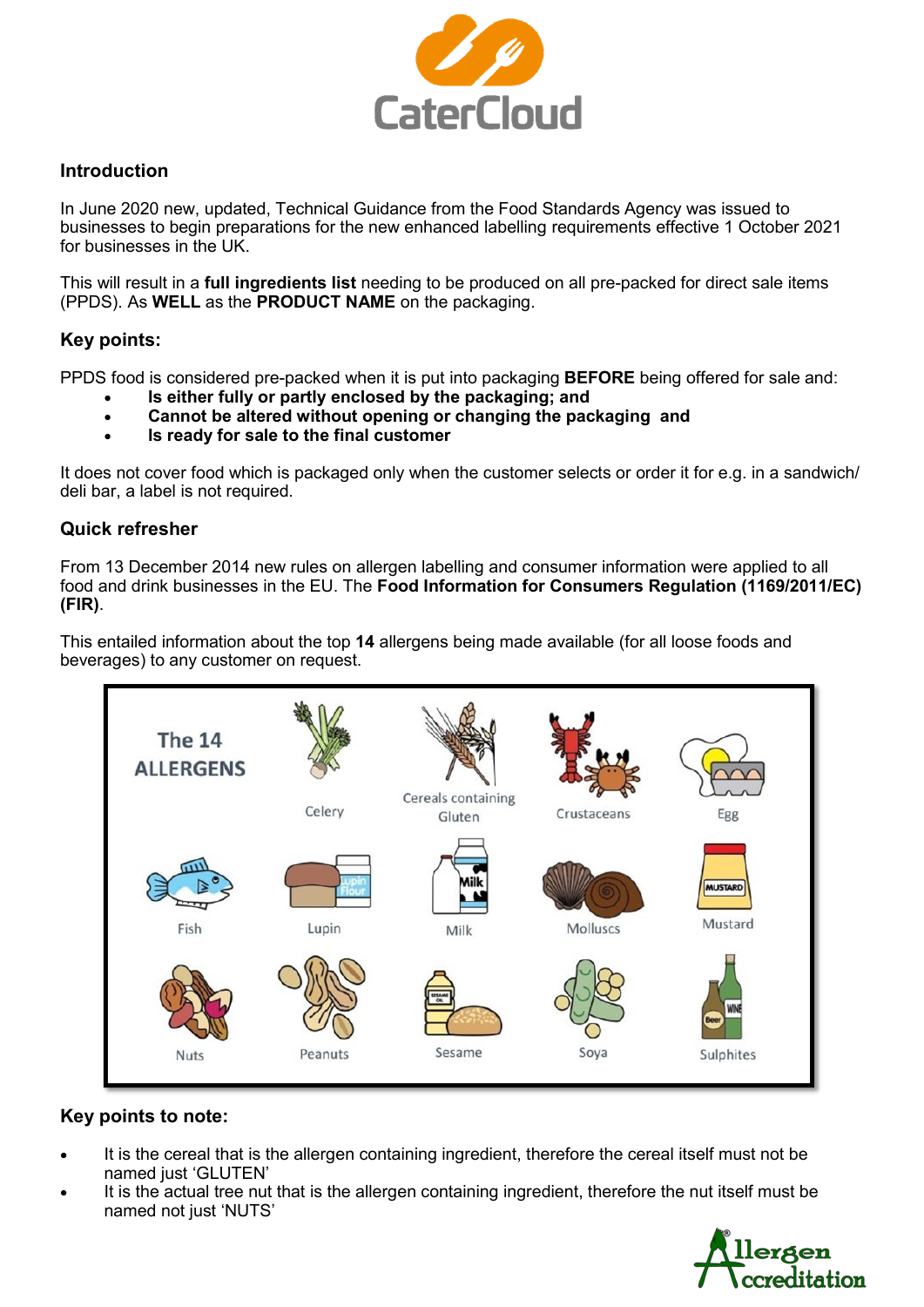

### **Currently**

The industry best practice for all food produced for 'Grab and Go', takeaways, self-help stations or to be served by staff members, to be consumed on or off the premises, that is pre-packed in advance of being offered for sale, **should be labelled as per the below example.**

# GrabbaCiabbatta

### **Cheese and Homemade Pickle Sandwich**

Contains (allergens): **Wheat, Milk**

Use by: XX/XX/XX

The label requires the name of the product as well as the allergen contents (highlighted, in bold or distinguishable).

### **What is changing?**

What we all need to do from 1 October 2021, or earlier, to get ahead of the competition!

- 1. The **PRODUCT NAME** must be invluded
- 2. A **FULL** list of ingredients with allergens in bold, or highlighted, or distinguishable
- 3. Label starting stock of items before service e.g. burgers, fried chicken, packaged and boxed anticipating a rush
- 4. Samples e.g. cake pieces to be individually wrapped
- 5. Pizza slices on card and wrapped
- 6. Hot dogs displayed in an open container, do not require labelling as this **'can be altered without opening or changing the packaging'**
- 7. Generally, all prepared drinks and food items that are packed before service will require a full ingredients list with allergens in bold or highlighted
- 8. Business operators must still offer signposting to where full allergen information (in writing) can be found
- 9. Signposting will **STILL** be required for **LOOSE FOODS**

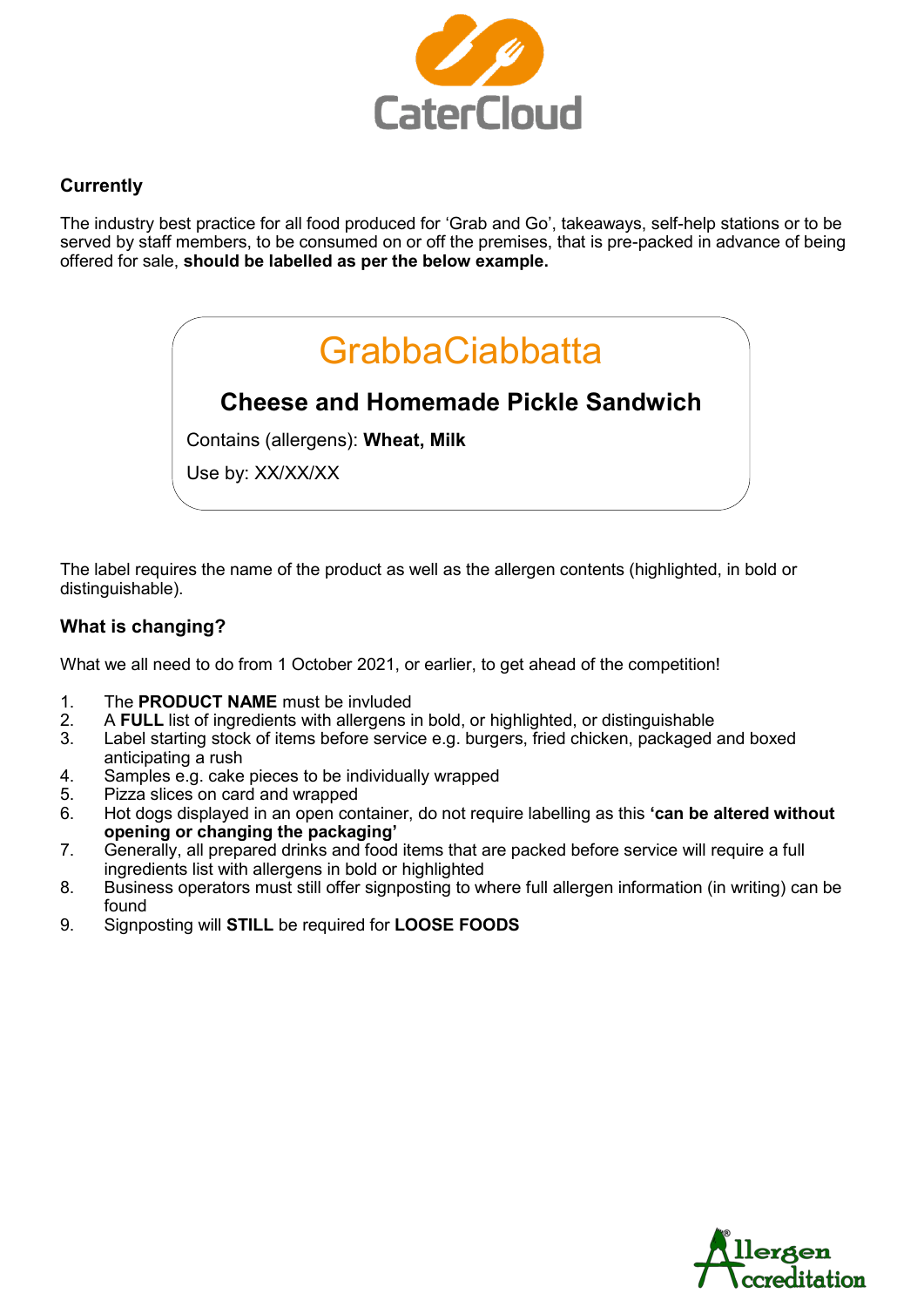

### **Examples and scenarios - New PPDS Labels**

#### 1.

### GrabbaCiabbatta

### **Cheese and Homemade Pickle Sandwich**

Ingredients: strong white flour (**wheat)**, calcium carbonate, iron, niacin, thiamine, salt, yeast, olive oil, water, cheese (**milk)**, butter **(milk)**, onions, non-iodised salt, golden castor sugar, **mustard**  powder, **mustard** seeds, **celery** seeds, dried chilli, turmeric

Use by: XX/XX/XX

## **GrabbaCiabbatta**

### **Cheese and Pickle Sandwich**

Ingredients: **Wheat** Flour (with added Calcium, Iron, Niacin, Thiamin), Water, Yeast, **Soya** Flour, Salt, Preservative: E282, Emulsifiers: E472e, E471, E481, Flour Treatment Agent: Ascorbic Acid. cheese **(milk),** butter **(milk),**  Branston Pickle: Vegetables in variable proportions (51%) (Carrot, Rutabaga, Onion, Cauliflower), Sugar, **Barley** Malt Vinegar, Spirit Vinegar, Water, Tomato Purée, Date Paste (Dates, Rice Flour), Apple Pulp, Salt, Modified Maize Starch, Colour (**Sulphite** Ammonia Caramel), Onion Powder, Concentrated Lemon Juice, Spices, Colouring Food (Roasted **Barley** Malt Extract), Herb and Spice Extracts

Use by: XX/XX/XX

### **Notice the difference between these two examples?**

- 1. The first example is where you have baked your own bread and made your own pickle
- 2. The second example is where you have extracted the label information from the pre-purchased bread and pickle

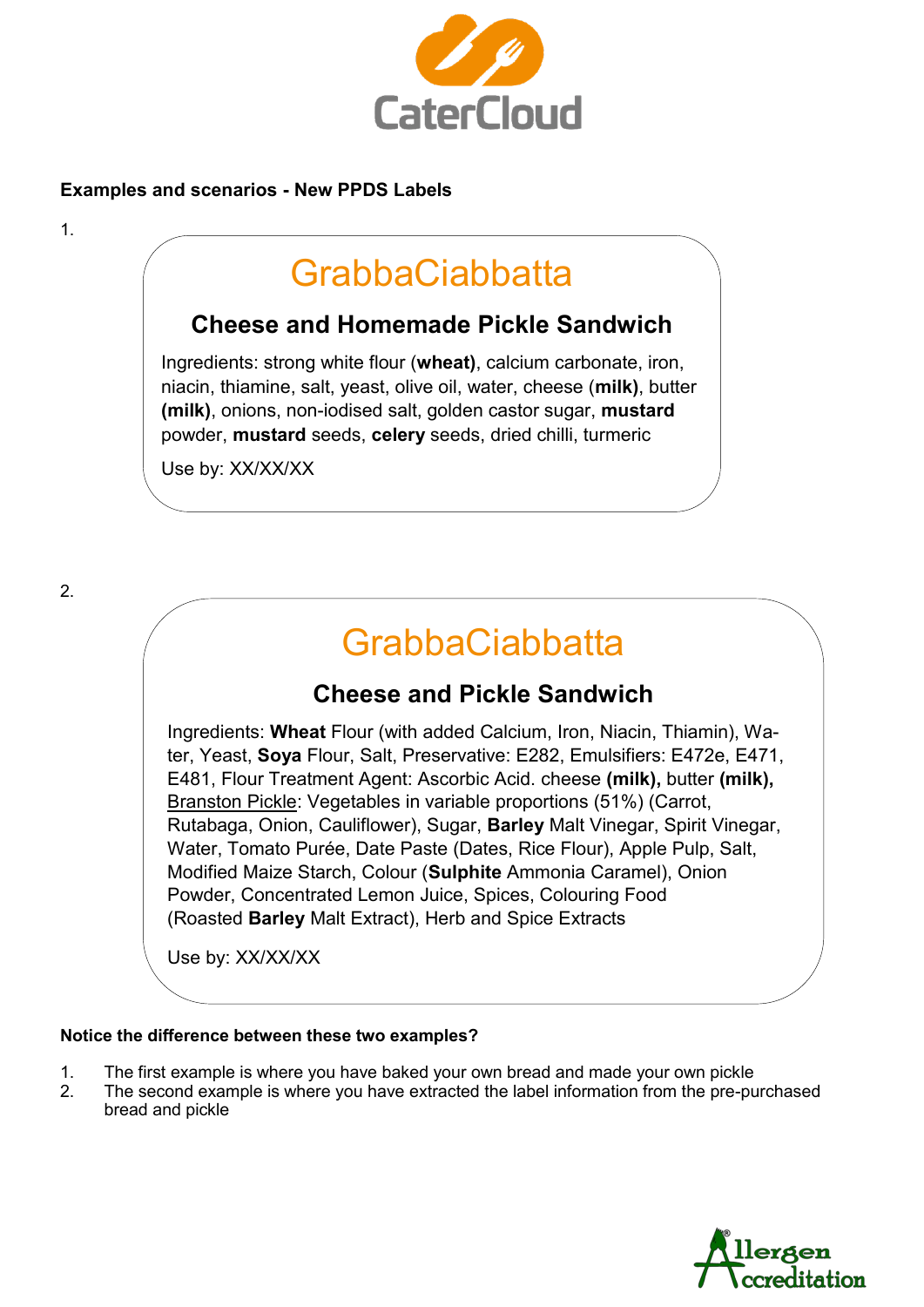

### **Additional useful notes**

- a. Prepared Smoothie in disposable lidded cup: "Celery and Apple Crush" Ingredients: Cucumber, apple juice, **celery**, chopped apple
- b. Muffin in partial packaging: "Blueberry and Chocolate Chip Muffin" Ingredients: self-raising white flour **(Wheat),** calcium carbonate, iron, niacin, thiamine, **eggs**, sugar, blueberry, vegetable oil, cocoa powder, coconut oil, honey, vanilla, sea salt**, milk**
- c. Grab bag with 2-4 packaged items enclosed in one bag e.g. school trip Each item will require it's own label for ingredients, allowing these items have been prepared before being offered for sale
- d. It does not apply for finished packaged goods where the largest surface area is less than 10cm<sup>2</sup> Allergen information must always be available, however, in the normal fashion.\*\*
- **e. Question?** \* Will Kitchen stores labelling as per below example **be sufficient post PPDS?**

| Product:      | <b>ALLERGEN CONTENTS</b>                                    |                                                                 |    |
|---------------|-------------------------------------------------------------|-----------------------------------------------------------------|----|
|               | $E_{gas}$                                                   | <b>E</b> Gluten                                                 |    |
| Prep date:    | <b>E</b> Fish<br><b>Lupin</b><br>$M$ Milk                   | <b>Wheat</b><br><b>Rye</b><br><b>Oats</b>                       |    |
| Shelf life:   | <b>Mustard</b><br><b>Peanut</b><br>Sesame                   | <b>Barley</b><br><b>Tree Nuts</b><br><b>M</b> Almond            | Ë  |
| Defrosted on: | Soya <sub>s</sub><br>Celery and Celeriac                    | <b>H</b> Hazelnut<br><b>Walnut</b>                              | 50 |
| Frozen on:    | Sulphur Dioxide<br><b>El</b> Crustaceans<br><b>Molluscs</b> | <b>E</b> Cashew<br><b>Pecan</b><br><b>Brazil</b>                |    |
| Use by:       | $\blacksquare$ Other:<br><b>XXXXXXXX</b>                    | <b>Pistachio</b><br><b>Macadamia</b><br><b>NCCO</b> www.ncco.eu |    |
|               | 100 mm                                                      |                                                                 |    |

**Answer:** \*For prepared products e.g. sandwich fillings for use in PPDS products, there is no requirement for all products in storage to have their own full ingredient labelling.

However, this information will be required to produce customer facing labels to meet with PPDS. Therefore, for fillings and other composite ingredients, that will be assembled and put into packaging for PPDS products, full and accurate ingredients will be required.

**This applies in the same way for non PPDS food and drinks, i.e. to produce general allergen information that is made available for our customers.**

#### **Key point to note:**

• Colleagues in Wales, who choose to label in the Welsh language, also need to list the ingredients in **English**